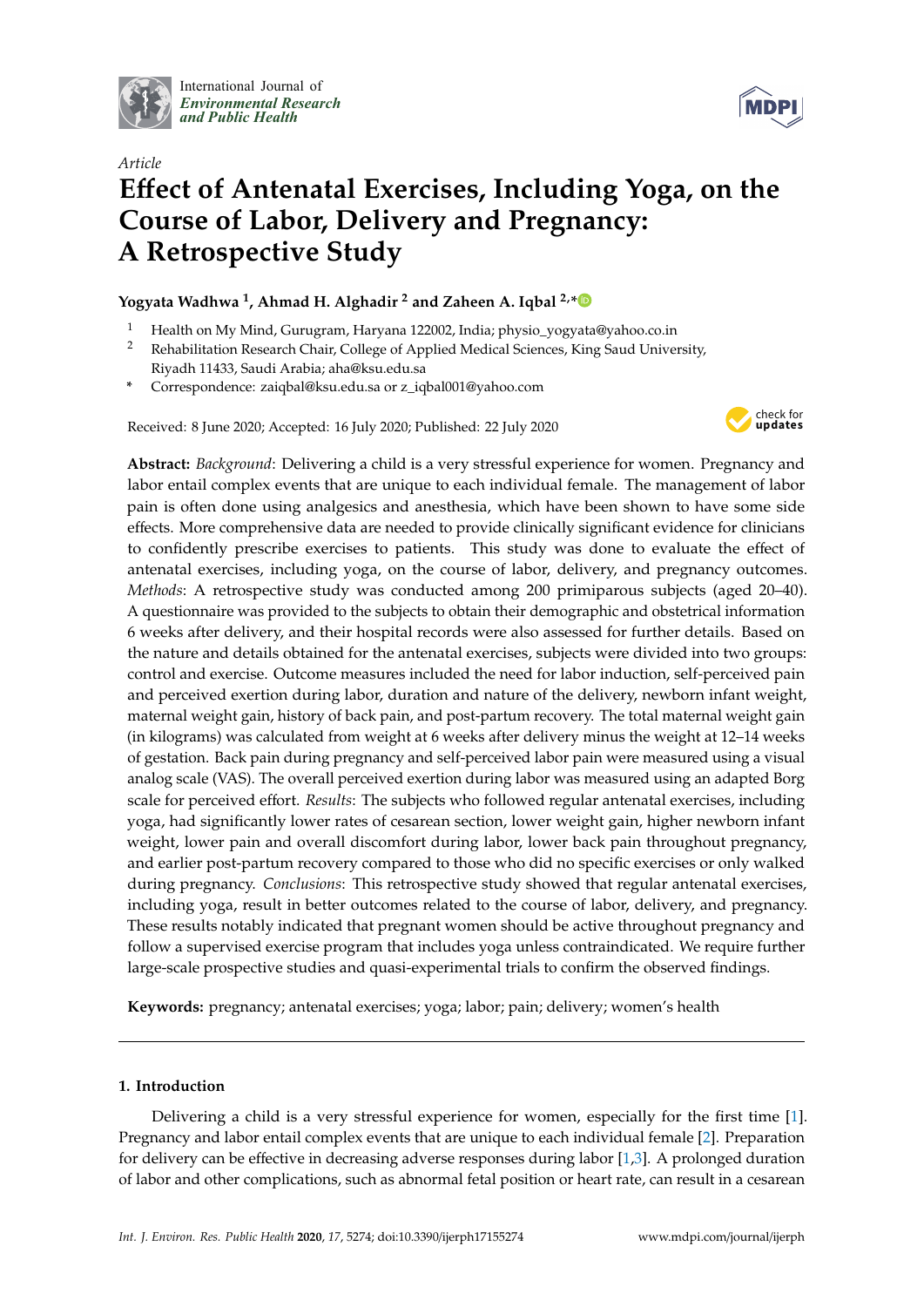section [\[4\]](#page-8-3). The rate of cesarean deliveries has increased in recent times, although it varies with healthcare providers and the site of delivery [\[5–](#page-8-4)[7\]](#page-8-5). A cesarean section is an invasive procedure with various risks, including infection, hemorrhage, thromboembolism, and potential morbidity for the mother and the infant [\[8](#page-8-6)[,9\]](#page-8-7). It has also become the choice for women who are afraid of pain during the course of labor and delivery [\[10\]](#page-8-8). However, obstetricians should restrict the option of surgical delivery to complicated cases, where the risk for the mother, her infant, or both are high [\[5\]](#page-8-4). In addition to reducing complications, decreasing the rate of cesarean sections would also reduce the financial burden on healthcare [\[11\]](#page-8-9).

Management of labor pain is often done using analgesics and anesthesia, which have been shown to provide relief to mothers [\[12\]](#page-8-10). The usage of analgesics and anesthesia at this stage can lead to negative effects for both the mother and the infant [\[4,](#page-8-3)[12,](#page-8-10)[13\]](#page-8-11). The use of non-pharmacological methods for pain reduction can be more effective physically, psychologically, and emotionally, as well as less damaging for the mother and fetus [\[14](#page-8-12)[–16\]](#page-9-0).

A few studies on the effects of exercises during pregnancy have reported mixed results related to preterm labor chances, intrauterine growth retardation (IUGR), pregnancy-induced hypertension, gestational diabetes, labor pain and duration, and the risk of cesarean section [\[4,](#page-8-3)[11,](#page-8-9)[17–](#page-9-1)[22\]](#page-9-2). This could be due to various limitations, including a smaller sample size, the involvement of different forms of exercises and their protocols, and failure to comply with the exercises [\[11](#page-8-9)[,23\]](#page-9-3). More comprehensive data are needed to provide clinically significant evidence for clinicians to confidently prescribe exercises to patients.

This study was performed to observe the effects of antenatal exercises, including yoga, on the course of labor, delivery, and pregnancy outcomes. We hypothesized that females who follow antenatal exercises, including yoga, for at least three months would have better outcomes in the course of labor and delivery, maternal weight gain and newborn infant weight, post-partum recovery, back pain during pregnancy, and pain and overall discomfort during labor.

## **2. Materials and Methods**

A retrospective study was conducted among 200 primiparous subjects (aged 20–40), who delivered their infant between 1 April 2018 and 30 April 2019. Subjects were excluded if they had a history of any serious illness (diabetes, hypertension, etc.) before pregnancy or any high-risk complication during pregnancy or delivery, such as fetal abnormalities and IUGR. Data for subjects who opted for a planned cesarean section were not included in the study. After considering these criteria, 158 subjects were included in this study. All subjects were informed about the aims and nature of the study and their written consent was obtained prior to data collection. This study was approved by the Ethics Research Committee in Institutional Review Board (Ref no. KSU/RRC/045/03).

A questionnaire was provided to the subjects to obtain their demographic and obstetrical information 6 weeks after delivery. This included age, education level, job details, body mass index (BMI), lifestyle before becoming pregnant, the nature and details of their antenatal exercises, need for labor induction, self-perceived labor pain and perceived exertion, duration and nature of delivery, newborn infant weight, maternal weight gain, history of back pain, and post-partum recovery (Table [1\)](#page-3-0). Their hospital records were also assessed for further details.

Based on the information obtained, subjects were divided into two groups: control and exercise. Subjects who followed supervised antenatal exercises, including resistance, aerobic, yoga, pelvic floor, stretching, relaxation exercises, or a combination program with or without walking, for at least 3 months during pregnancy and for at least one (minimum half an hour) session per week were included in the exercise group. Subjects who did no specific exercises or only walked during pregnancy were included in the control group.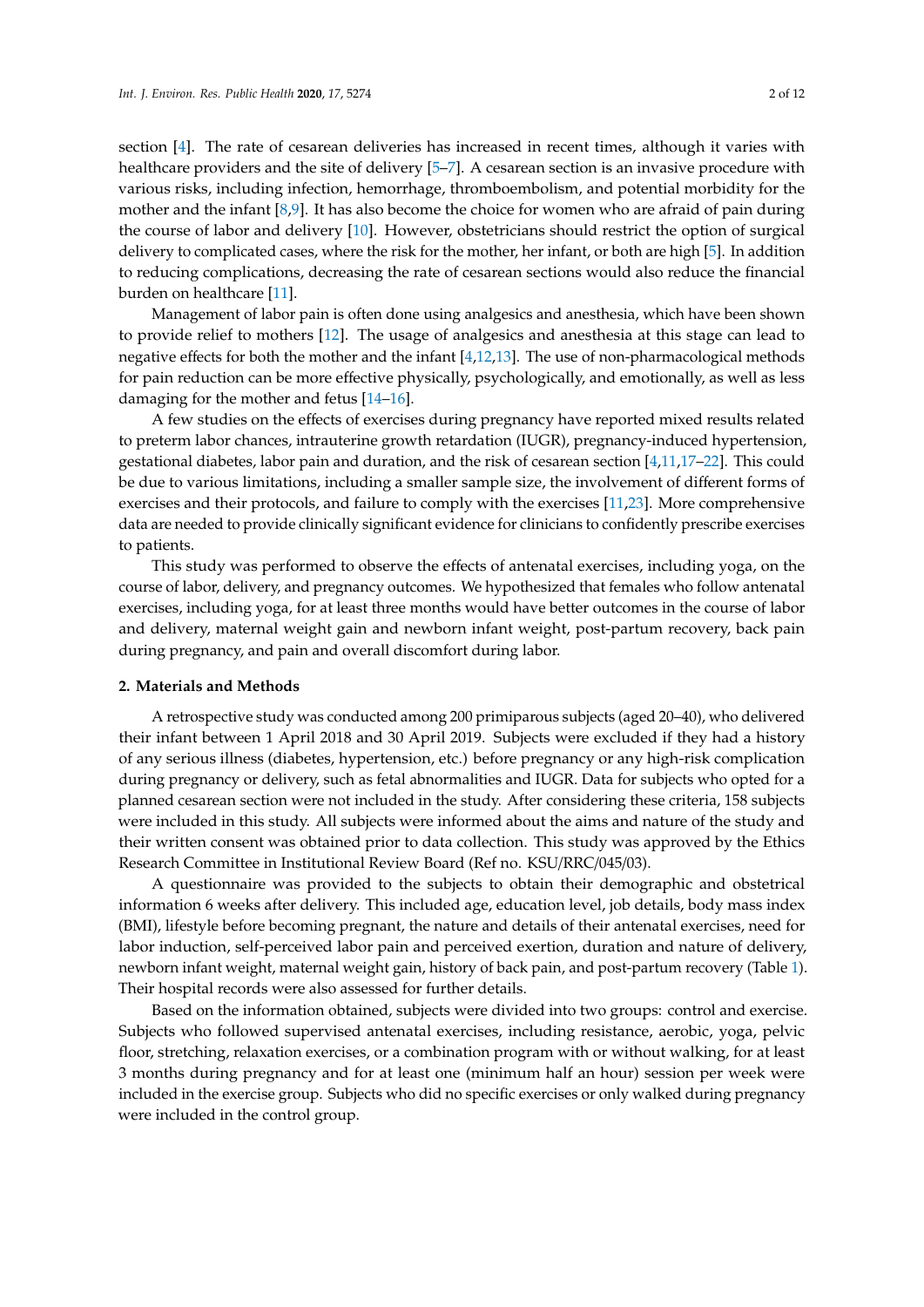| Number                  | Question                                                                                                                                                                                                      | Response                                                                                                                                               |  |  |
|-------------------------|---------------------------------------------------------------------------------------------------------------------------------------------------------------------------------------------------------------|--------------------------------------------------------------------------------------------------------------------------------------------------------|--|--|
|                         | Demographic information                                                                                                                                                                                       |                                                                                                                                                        |  |  |
| $\mathbf{1}$            | Age (years)                                                                                                                                                                                                   |                                                                                                                                                        |  |  |
| $\overline{2}$          | Height (cm)                                                                                                                                                                                                   |                                                                                                                                                        |  |  |
| 3                       | Weight at 12-14 weeks of gestation (kg)<br>Weight at 6 weeks after delivery (kg)                                                                                                                              |                                                                                                                                                        |  |  |
| 4                       | <b>Educational level</b>                                                                                                                                                                                      | Senior secondary or lower<br>Diploma<br>Graduation<br>Postgraduation or higher                                                                         |  |  |
| 5                       | Job details                                                                                                                                                                                                   | House wife<br>Working                                                                                                                                  |  |  |
| 6                       | Lifestyle before becoming pregnant                                                                                                                                                                            | Sedentary<br>Active<br>Very active                                                                                                                     |  |  |
|                         | Nature and duration of exercises                                                                                                                                                                              |                                                                                                                                                        |  |  |
| $\mathbf{1}$            | Did you do any supervised exercises during pregnancy?                                                                                                                                                         | Yes<br>No<br>Only walking                                                                                                                              |  |  |
| 2                       | Duration of exercises during pregnancy                                                                                                                                                                        | $0-3$ months<br>3–6 months<br>6 months-full term                                                                                                       |  |  |
| 3                       | Frequency of exercises                                                                                                                                                                                        | None<br>1-3 times/week<br>3-5 times/week<br>>5 times/week                                                                                              |  |  |
| 4                       | Duration of exercise session                                                                                                                                                                                  | <half an="" hour<br="">Half an hour-one hour<br/>&gt;One hour</half>                                                                                   |  |  |
| 5                       | Nature of exercises                                                                                                                                                                                           | None<br>Walking<br>Supervised antenatal exercises<br>(including resistance, aerobic,<br>pelvic floor, stretching, and<br>relaxation exercises)<br>Yoga |  |  |
| Obstetrical information |                                                                                                                                                                                                               |                                                                                                                                                        |  |  |
| $\mathbf{1}$            | Need for labor induction                                                                                                                                                                                      | Yes<br>No                                                                                                                                              |  |  |
| $\overline{2}$          | Duration of delivery (minutes)                                                                                                                                                                                |                                                                                                                                                        |  |  |
| 3                       | Nature of delivery                                                                                                                                                                                            | Normal vaginal<br>Cesarean section<br>If so any specific reason?                                                                                       |  |  |
| $\overline{4}$          | Newborn infant weight (grams)                                                                                                                                                                                 |                                                                                                                                                        |  |  |
| 5                       | Total maternal weight gain (kg)                                                                                                                                                                               |                                                                                                                                                        |  |  |
| 6                       | Post-partum recovery (time taken after delivery to return<br>to household tasks like making bed,<br>sweeping/mopping/cleaning, grocery shopping, kitchen<br>work without help, and return to job if employed) | Early (2-3 weeks)<br>Delayed (>3 weeks)                                                                                                                |  |  |

## **Table 1.** Questionnaire used in the study.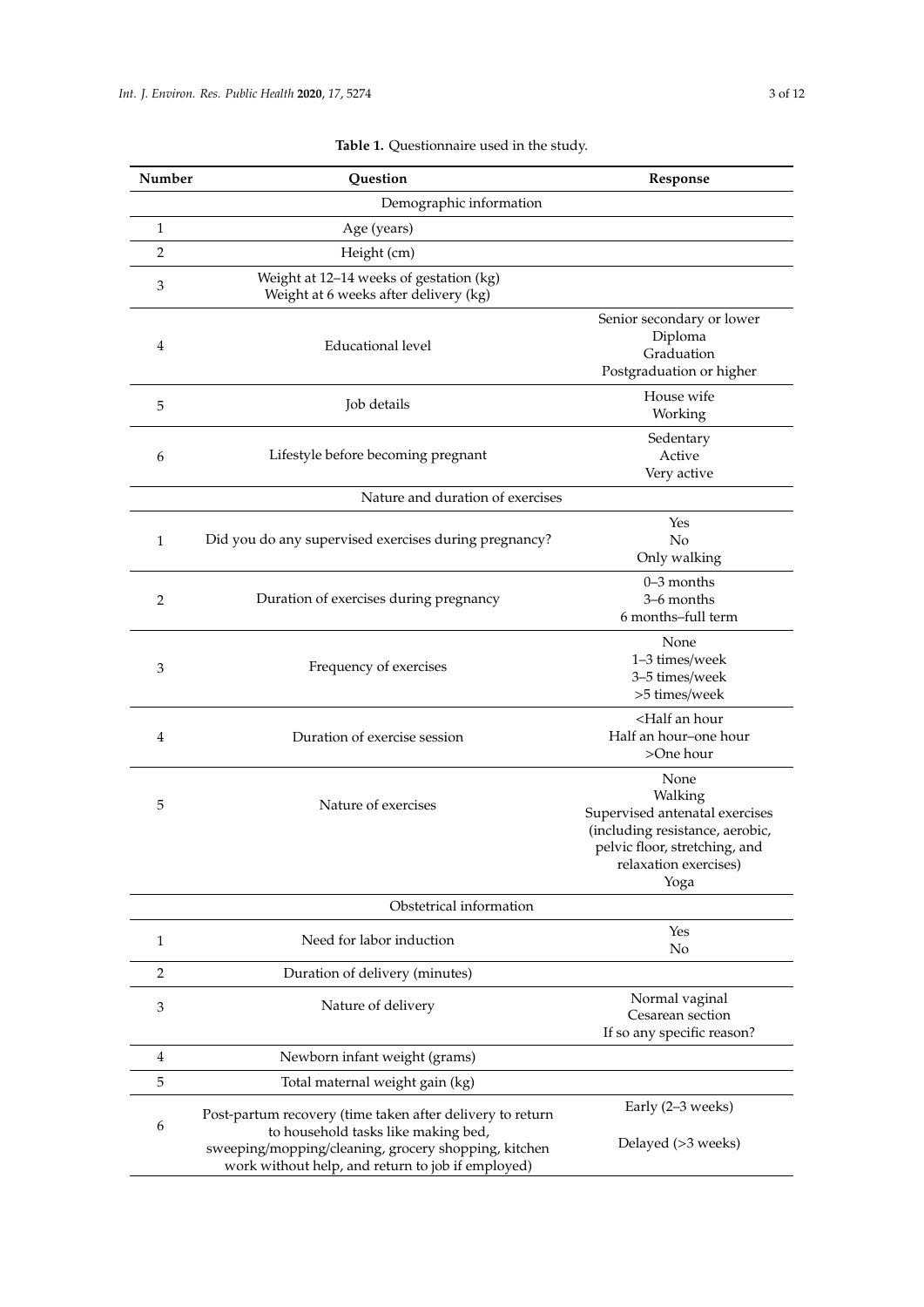<span id="page-3-0"></span>

| Number         | Ouestion                                                                                                                               | Response              |
|----------------|----------------------------------------------------------------------------------------------------------------------------------------|-----------------------|
|                | Self-perceived back pain                                                                                                               |                       |
|                | Did you suffer back pain during pregnancy                                                                                              | Yes<br>N <sub>o</sub> |
| 2              | If yes, what was your worst pain on VAS, 0–10?<br>$0 =$ no pain, $10 =$ maximum pain                                                   |                       |
|                | Self-perceived pain and perceived exertion during labor                                                                                |                       |
|                | Self-perceived pain (VAS, 0-10)<br>$0 =$ no pain, $10 =$ maximum pain                                                                  |                       |
| $\mathfrak{D}$ | Overall perceived exertion during labor (adapted Borg<br>scale, $6-20$<br>$6 = no$ feeling of exertion, $20 = \text{very}$ , very hard |                       |
|                | VAS, visual analog scale.                                                                                                              |                       |

| <b>Table 1.</b> Cont. |  |  |
|-----------------------|--|--|
|-----------------------|--|--|

The total maternal weight gain (in kilograms) was calculated by weight at 6 weeks after delivery minus the weight at 12–14 weeks of gestation. Participants were requested to report their post-partum recovery based on the time after delivery that they returned to household tasks, including making the bed, sweeping/mopping/cleaning, grocery shopping, kitchen work without help, and working a job, if employed. The time to resume these activities was recorded as early (2–3 weeks) or delayed (>3 weeks).

Back pain during pregnancy and self-perceived labor pain were measured using the visual analog scale (VAS) [\[24\]](#page-9-4). Subjects had to rate their worst pain on a scale of 10, with 0 meaning no pain and 10 meaning the most severe pain possible. The overall perceived exertion during labor was measured using the adapted Borg scale for perceived effort [\[25](#page-9-5)[,26\]](#page-9-6). This scale is graded from 6 to 20, starting with 6 (no feeling of exertion) and ending with 20 (very, very hard). A score of 11–14 indicates moderate activity (fairly light to somewhat hard), while vigorous activities (hard to very, very hard) are represented by 15 or higher.

## *Data Analysis*

Data were analyzed using GraphPad InStat 3.0 (GraphPad Software Inc.: San Diego, CA, USA). The mean ± standard deviation, frequency, and percentage were used to represent the data. Two-sample t-tests and Wilcoxon sum rank tests were used to compare continuous data between the control and exercise groups, while a chi-square test was used to compare the categorical data. The null hypothesis was rejected at *p* > 0.05. Graph-Pad Instat 3.0 (GraphPad Soft-ware: San Diego, CA, USA).

#### **3. Results**

#### *3.1. Demographic Data*

Out of the 158 subjects who agreed to participate in the study, six were excluded due to incomplete data, leaving 76 participants in each group. The average age of subjects in the control and exercise groups was 25.80 and 26.10 years, respectively (Table [2\)](#page-4-0). There were no statistically significant differences in age, height, BMI, or job details among the subjects between the two groups ( $p > 0.05$ ). At least 33% and 32% of the subjects in the exercise and control groups, respectively, reported to follow an active lifestyle before becoming pregnant. In the exercise group, 39% of the subjects reported to have completed post-graduate education, while 17% reported senior secondary or lower. On the other hand, in the control group, 26% were postgraduates, while 26% reported senior secondary or lower  $(p < 0.05)$ .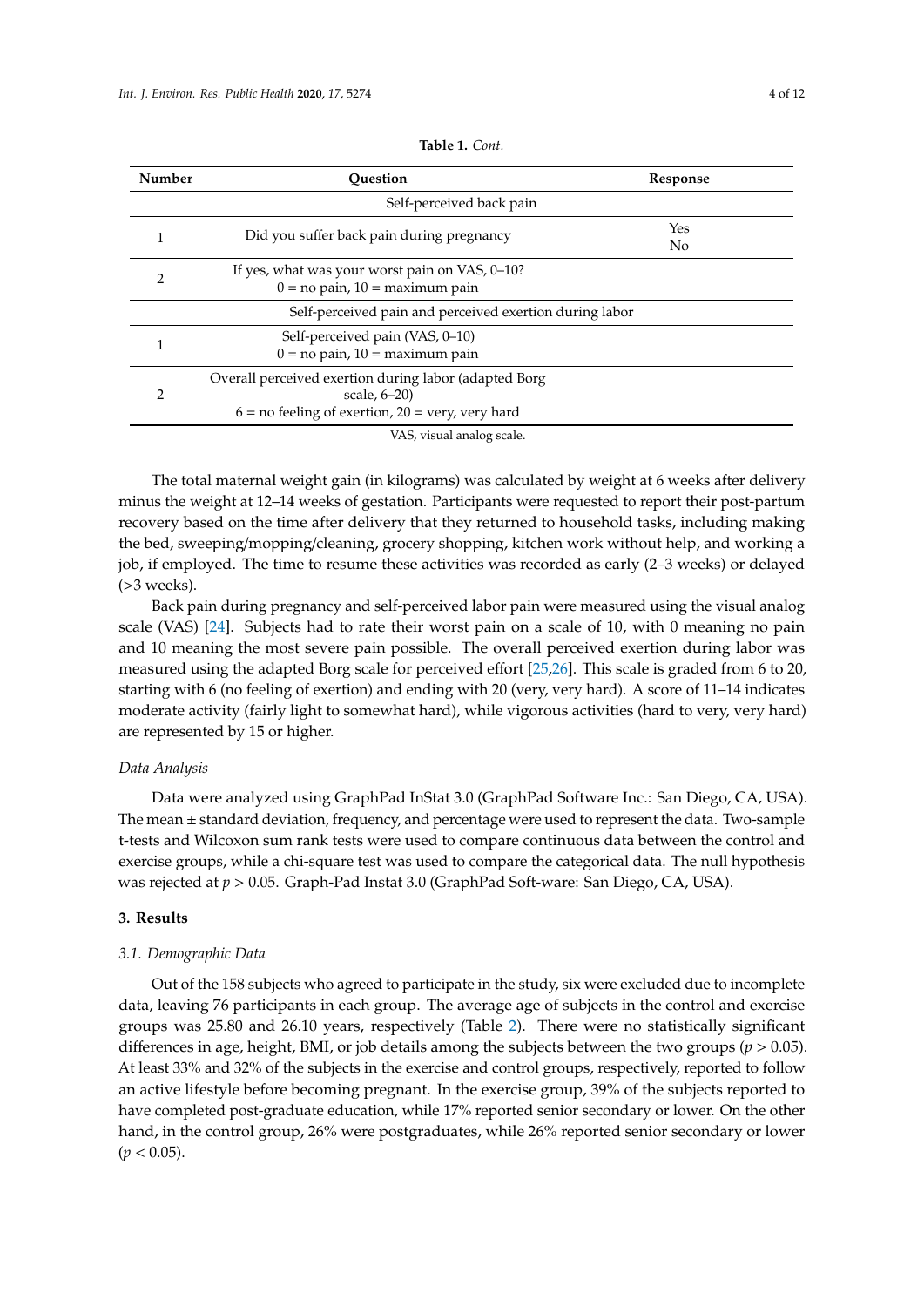| <b>Variables</b>                    | <b>Control Group</b> | <b>Exercise Group</b> | <i>p</i> -Value |
|-------------------------------------|----------------------|-----------------------|-----------------|
| Age * (years)                       | $25.80 \pm 2.50$     | $26.10 \pm 1.98$      | >0.05           |
| Height $*(cm)$                      | $170.01 \pm 2.36$    | $169.80 \pm 2.20$     | >0.05           |
| Body mass index $*(kg/cm2)$         | $24.60 \pm 2.60$     | $23.90 \pm 2.90$      | >0.05           |
|                                     | Educational level#   |                       |                 |
| Senior secondary or lower           | 20(26.31)            | 13(17.10)             | < 0.05          |
| Diploma                             | 15(19.73)            | 13(17.10)             | >0.05           |
| Graduation                          | 21 (27.63)           | 20 (16.31)            | >0.05           |
| Postgraduation or higher            | 20(26.31)            | 30 (39.47)            | < 0.05          |
| Job details#                        |                      |                       |                 |
| House wife                          | 45 (59.21)           | 44 (57.89)            | >0.05           |
| Working                             | 31 (40.78)           | 32 (42.10)            | >0.05           |
| Lifestyle before becoming pregnant# |                      |                       |                 |
| Sedentary                           | 48 (63.15)           | 47 (61.84)            | >0.05           |
| Active                              | 24 (31.57)           | 25 (32.89)            | >0.05           |
| Very active                         | 4(5.26)              | 4(5.26)               | >0.05           |

<span id="page-4-0"></span>**Table 2.** Demographic information of the subjects in the control  $(n = 76)$  and experimental  $(n = 76)$  groups).

 $*$  Mean  $\pm$  SD, # number (%).

## *3.2. Nature and Duration of Exercises in the Control and Experimental Groups*

Details about the exercises performed by the subjects in the control and experimental groups are provided in Table [3.](#page-5-0) At least 47% of the subjects in the control group reported to have walked for 6 months to full term, while 66% subjects in the exercise group reported to have followed supervised exercises, including or excluding yoga, for the same duration. The majority of the subjects in both the groups reported walking or exercising 1–3 times per week with sessions lasting for half an hour. In the exercise group, 8% of the subjects reported performing only exercises, 3% only yoga, 11% engaged in walking in addition to exercises, 69% engaged in walking in addition to yoga, and 11% engaged in walking, exercises, and yoga.

| <b>Variables</b>                                                         | <b>Control Group</b><br>Number $(\%)$  | <b>Exercise Group</b><br>Number $(\%)$ |  |
|--------------------------------------------------------------------------|----------------------------------------|----------------------------------------|--|
|                                                                          | Duration of exercises during pregnancy |                                        |  |
| $0-3$ months                                                             | 28 (36.84)                             | 2(2.63)                                |  |
| 3–6 months                                                               | 12 (15.78)                             | 24 (31.57)                             |  |
| 6 months-full term                                                       | 36 (47.36)                             | 50 (65.78)                             |  |
|                                                                          | Frequency of exercises                 |                                        |  |
| None                                                                     | 8(10.52)                               | 0(00)                                  |  |
| 1–3 times/week                                                           | 52 (68.42)                             | 30 (39.47)                             |  |
| 3–5 times/week                                                           | 8(10.52)                               | 32(42.10)                              |  |
| >5 times/week                                                            | 8(10.52)                               | 14 (18.42)                             |  |
| Duration of exercise session                                             |                                        |                                        |  |
| <half an="" hour<="" td=""><td>44 (54.89)</td><td>32 (42.10)</td></half> | 44 (54.89)                             | 32 (42.10)                             |  |
| Half an hour-one hour                                                    | 20 (26.31)                             | 26 (34.21)                             |  |
| >One hour                                                                | 12 (15.78)                             | 18 (23.68)                             |  |

**Table 3.** Nature and duration of exercises in the control ( $n = 76$ ) and experimental ( $n = 76$ ) groups.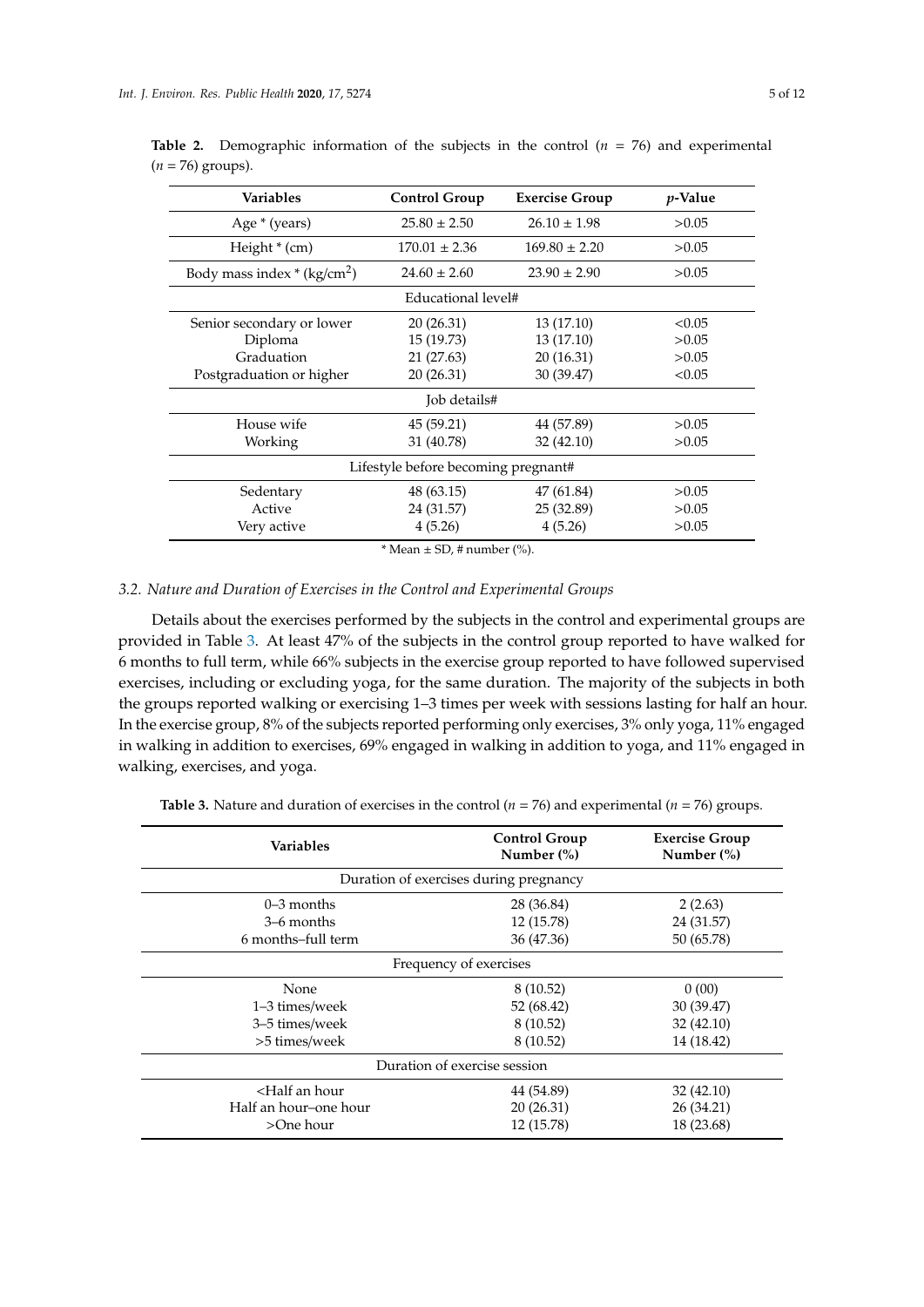<span id="page-5-0"></span>

| <b>Variables</b>                                | <b>Control Group</b><br>Number $(\%)$ | <b>Exercise Group</b><br>Number $(\%)$ |  |  |
|-------------------------------------------------|---------------------------------------|----------------------------------------|--|--|
|                                                 | Nature of exercises                   |                                        |  |  |
| None                                            | 20(26.31)                             | 0(00)                                  |  |  |
| Only walking                                    | 56 (73.68)                            | 0(00)                                  |  |  |
| Only supervised antenatal exercises             | 0(00)                                 | 6(7.89)                                |  |  |
| Only yoga                                       | 0(00)                                 | 2(2.63)                                |  |  |
| Walking + yoga                                  | 0(00)                                 | 52 (68.42)                             |  |  |
| Walking + supervised antenatal exercises        | 0(00)                                 | 8 (10.52)                              |  |  |
| Yoga + supervised antenatal exercises           | 0(00)                                 | 0(00)                                  |  |  |
| Walking + supervised antenatal exercises + yoga | 0(00)                                 | 8 (10.52)                              |  |  |

**Table 3.** *Cont.*

#### *3.3. Obstetrical Data*

*For the course of labor and delivery* (Table [4\)](#page-5-1): 22% of the subjects in the exercise group, compared to 49% in the control group, needed labor induction (*p* < 0.05). The cesarean section rate was 37% in the exercise group compared to 95% in the control group. In total, 63% of subjects in the exercise group delivered vaginally compared to 5% of the subjects in the control group (*p* < 0.05). The mean duration of delivery in the exercise group was 401.05 min, while that in the control group was 607.45 min  $(p < 0.05)$ .

| <b>Variables</b>                  | <b>Control Group</b> | <b>Exercise Group</b> | <i>p</i> -Value |
|-----------------------------------|----------------------|-----------------------|-----------------|
| Need for labor induction#         |                      |                       |                 |
| Yes                               | 37 (48.66)           | 17(22.36)             | < 0.05          |
| N <sub>0</sub>                    | 39 (51.31)           | 59 (77.63)            | < 0.05          |
|                                   | Nature of delivery#  |                       |                 |
| Normal vaginal                    | 4(5.26)              | 48(63.15)             | < 0.05          |
| Cesarean section                  | 72 (94.73)           | 28 (36.84)            | < 0.05          |
| Duration of delivery * (minutes)  | $607.00 \pm 45.03$   | $401.50 \pm 50.01$    | < 0.05          |
| Maternal weight gain * (kg)       | $15.10 \pm 1.60$     | $11.50 \pm 2.10$      | < 0.05          |
| Newborn infant weight*<br>(grams) | $2905.50 \pm 350.10$ | $3156.60 \pm 420.10$  | < 0.05          |
| Post-partum recovery#             |                      |                       |                 |
| Early                             | 51(67.10)            | 65 (85.52)            | < 0.05          |
| Delayed                           | 25 (32.89)           | 11 (14.47)            | < 0.05          |

<span id="page-5-1"></span>**Table 4.** Obstetrical information of the subjects in control ( $n = 76$ ) and experimental ( $n = 76$ ) groups.

 $*$  Mean  $\pm$  SD, # number (%).

*Maternal weight gain and newborn infant weight* (Table [4\)](#page-5-1): The average weight gain from 12–14 weeks of gestation to 6 weeks after delivery was 11.5 kg in the exercise group, which was significantly lower than the 15.1 kg in the control group ( $p < 0.05$ ). The mean newborn birth weight was significantly higher in the exercise group (3156.6 g) compared with the control (2905.5 g) group ( $p < 0.05$ ).

*Post-partum recovery* (Table [4\)](#page-5-1): The time to resume household tasks and return to one's job (if employed) was significantly shorter in the exercise group (86%) compared with the control (67%) group  $(p < 0.05)$ .

*Back pain during pregnancy* (Table [5\)](#page-6-0): All the subjects included in this study reported feeling back pain at some point during their pregnancy. However, the mean score of their worst pain on the VAS was significantly lower in the exercise group (6.5 points) compared with the control (8.0 points) group  $(p < 0.05)$ .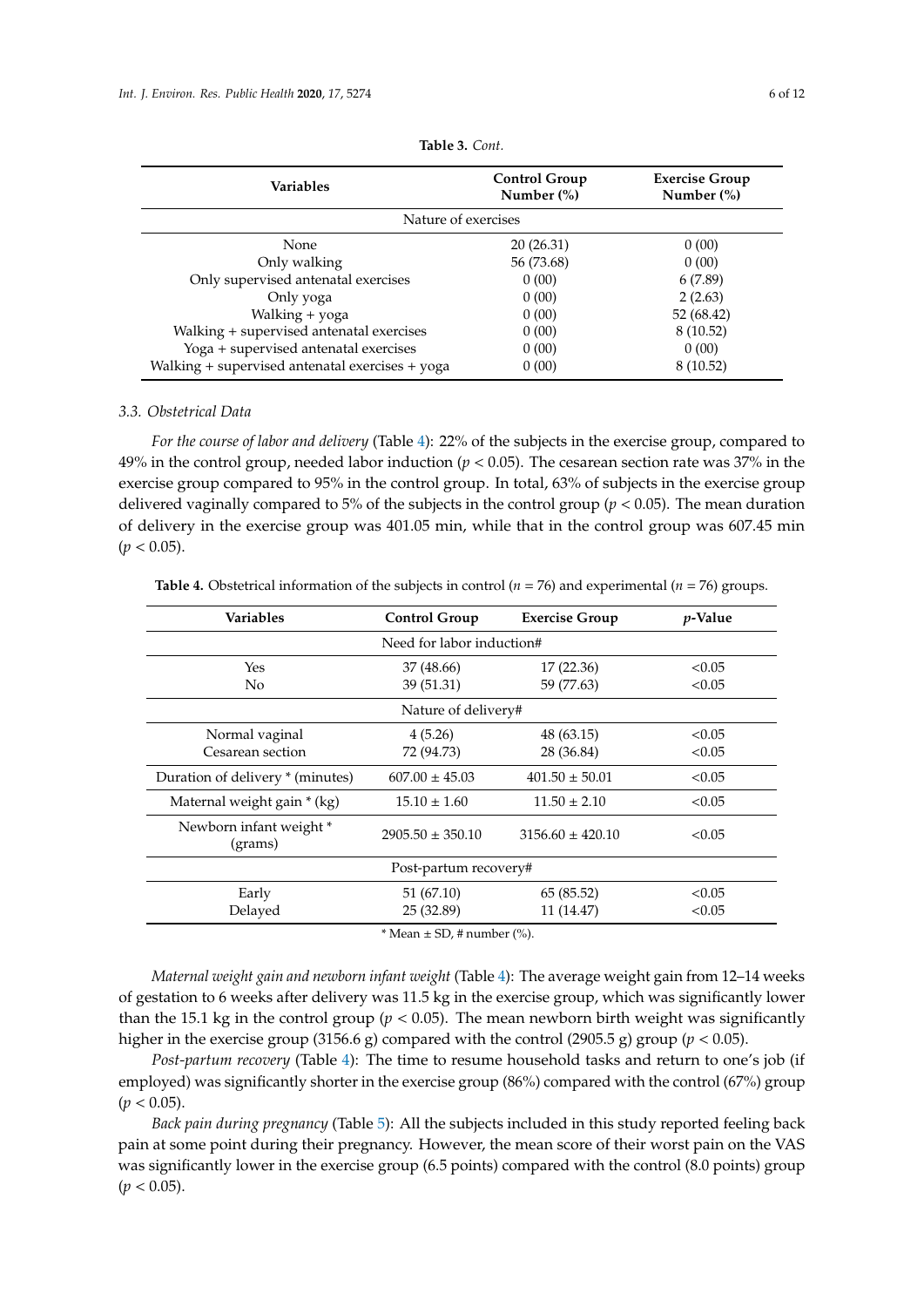| Variables                                    | <b>Control Group</b><br>Mean $\pm$ SD | <b>Exercise Group</b><br>Mean $\pm$ SD | <i>p</i> -Value |
|----------------------------------------------|---------------------------------------|----------------------------------------|-----------------|
| Self-perceived back pain<br>during pregnancy | $8.00 \pm 1.00$                       | $6.50 \pm 1.50$                        | < 0.05          |
| Self-perceived labor pain                    | $9.00 \pm 1.00$                       | $7.50 \pm 1.50$                        | < 0.05          |
| Overall discomfort level<br>during labor     | $17.00 \pm 1.00$                      | $16.00 \pm 1.00$                       | >0.05           |
|                                              |                                       |                                        |                 |

<span id="page-6-0"></span>**Table 5.** Score of back pain (VAS) during pregnancy, labor pain (VAS), and overall discomfort level (adapted Borg scale) during labor in the control  $(n = 75)$  and experimental  $(n = 75)$  groups.

VAS, visual analog scale.

*Pain and overall discomfort during labor* (Table [5\)](#page-6-0): The results indicated that the labor pain score reported by the subjects in the exercise group (7.5 points) was significantly lower than that in the control group (9 points) ( $p < 0.05$ ). However, there was no statistically significant difference in the overall discomfort perceived by the subjects during labor between the groups.

## **4. Discussion**

This retrospective study was performed to assess the effects of antenatal exercises, including yoga, on the course of labor, delivery, and pregnancy outcomes. The results showed that the subjects who followed antenatal exercises, including yoga, had a lower rate of cesarean section, lower weight gain, higher newborn infant weight, lower pain and overall discomfort during labor, lower back pain throughout pregnancy, and earlier post-partum recovery.

According to the American College of Obstetricians and Gynecologists (ACOG), pregnant women should exercise for at least 30 min on most days of the week [\[5](#page-8-4)[,27](#page-9-7)[,28\]](#page-9-8). However, this recommendation is not widely followed due to the various concerns that exercise at this stage may lead to maternal or fetal injury [\[29](#page-9-9)[,30\]](#page-9-10). Only a small number of pregnant women (21% in Ireland, 20% in Spain, and 16% in the USA) have been reported to exercise according to the ACOG guidelines [\[31](#page-9-11)[–33\]](#page-9-12). For most of these women, it was difficult to find correct advice, motivation, and family/community support to begin regular exercise [\[34–](#page-9-13)[36\]](#page-9-14). Inconclusive evidence on the benefits and risks of exercise for the mother and her fetus is another reason [\[22\]](#page-9-2).

The results of studies showing the effects of exercises on the rate of cesarean section seem to vary with the type of exercise and its dosage [\[11\]](#page-8-9). There was no effect from light resistance and toning exercises done for 3 days a week on the mode of delivery [\[37\]](#page-10-0). On the other hand, women who did 40 min of moderate intensity exercise regularly throughout their pregnancy had a significantly lower rate of cesarean section [\[38\]](#page-10-1). It has also been reported that inactive women are 3.7 times more likely to have a cesarean section than active women who engage in at least 30 min of moderate physical activity every day [\[21\]](#page-9-15). According to a Danish National Birth Cohort study, active women have a 40% lower risk for premature births than those who do no exercises at all [\[39\]](#page-10-2). Primiparous women have three times higher risk of having a cesarean section than multiparous women [\[31\]](#page-9-11). The rate of cesarean section has also been shown to depend on the healthcare facility where the delivery is conducted, as well as population characteristics including BMI [\[11\]](#page-8-9).

In the current study, the cesarean section rate in the exercise group was 37% compared with 95% in the control group. Nine subjects reported last minute changes in the infant's position from cephalic to breech, increased blood pressure, increased bilirubin, no dilatation, a large infant head, unbearable pain, intrahepatic cholestasis during pregnancy, meconium, and prolonged labor as the reasons to opt for cesarean section. Our results were consistent with other studies showing that exercise intervention for more than 50 h throughout the pregnancy can offer a greater reduction in risk for cesarean section [\[11](#page-8-9)[,40–](#page-10-3)[43\]](#page-10-4). In the exercise group, 65% of the subjects performed exercises throughout the pregnancy, 42% of the subjects did exercise 35 times per week, and for 24% of the subjects, exercise sessions lasted for at least half an hour to one hour.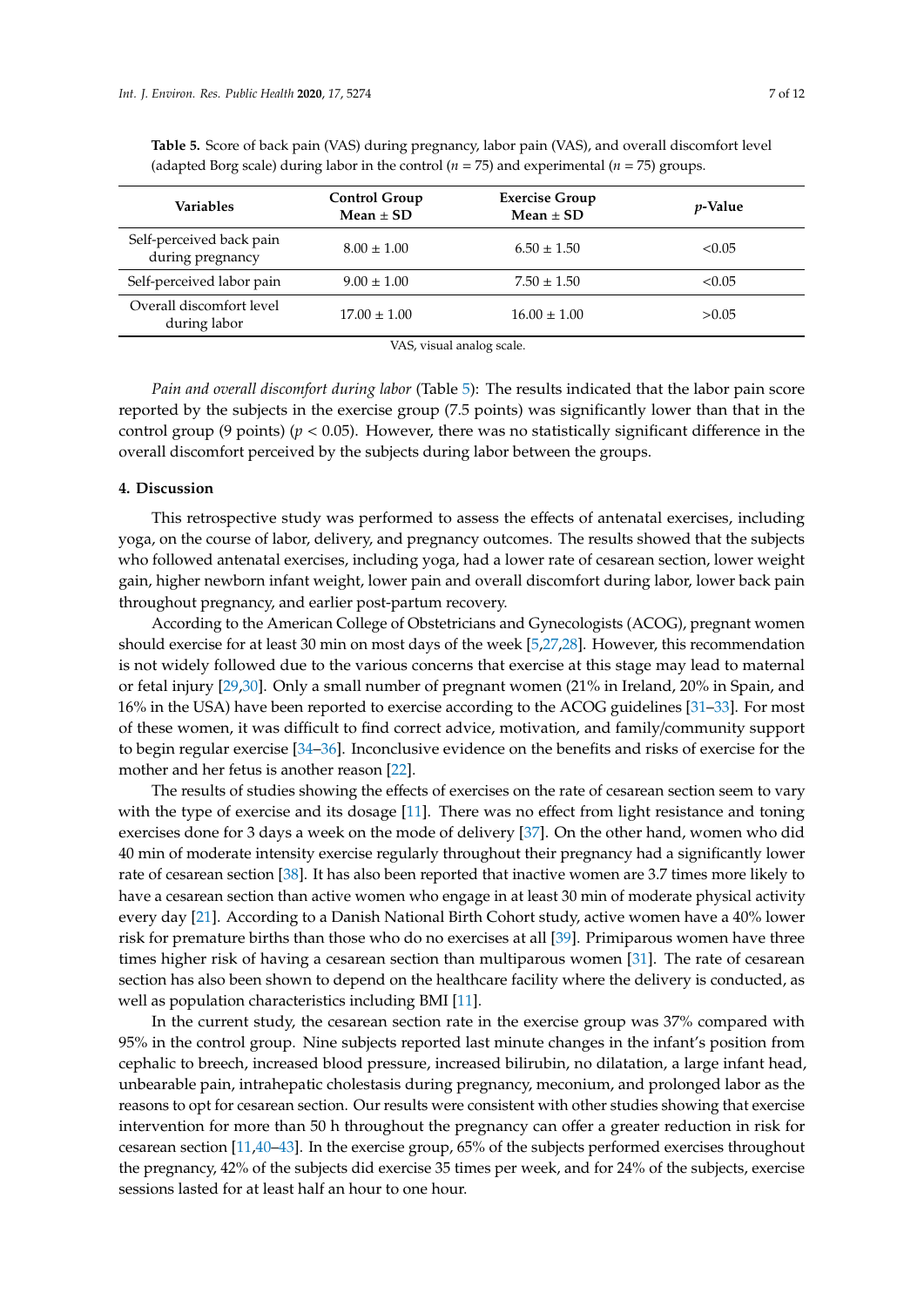At least 92% of the subjects in the exercise group reported to perform some form of yoga in addition to walking or other forms of exercises. In the last two to three decades, yoga has been extensively used as a technique to prevent and treat various diseases worldwide [\[44,](#page-10-5)[45\]](#page-10-6). Yoga is a non-invasive and non-pharmacological method that has been shown to improve strength and flexibility [\[46\]](#page-10-7). The regular practice of yoga has been shown to be beneficial for both mind and body, for various reasons, including increased spinal flexibility, improved circulation of cerebrospinal fluid, and enhanced release of endorphins and serotonin [\[47,](#page-10-8)[48\]](#page-10-9). It also has the capacity to raise the threshold of pain perception [\[4,](#page-8-3)[17\]](#page-9-1). Yoga can strengthen and increase the flexibility of the perineal, vaginal, and urinary sphincter muscles and may thus facilitate labor and delivery through an increase in pelvic diameters [\[49\]](#page-10-10). It can help mothers tune their bodies to the consequences of labor by increasing muscle tone, energy, and relaxation [\[45](#page-10-6)[,50\]](#page-10-11). It can also improve maternal posture and strengthen the muscles of the back, abdomen, and pelvis that are stressed during labor [\[45,](#page-10-6)[50](#page-10-11)[,51\]](#page-10-12). These could also be the reasons for the lower rates of labor induction, shorter durations of delivery, and lower self-perceived labor pain in the exercise group.

Although it has been argued that physical exercise can reduce the infant birthweight and thereby reduce the risk of cesarean delivery [\[22](#page-9-2)[,33\]](#page-9-12), our results showed that the newborn weight was significantly higher (approximately  $250$  g) in the exercise group. Other studies have also shown that performing exercises, including yoga, during pregnancy can significantly increase infant weight [\[4](#page-8-3)[,17\]](#page-9-1). It has also been reported that exercise augments placental growth during the early and middle periods of pregnancy [\[52\]](#page-10-13). The exact phenomenon behind this finding remains unclear.

The overall maternal weight gain during pregnancy was significantly higher in the control (15.1 kg) group compared to the exercise (11.5 kg) group. As mentioned earlier, as the risk of cesarean delivery is positively correlated with BMI [\[53\]](#page-10-14), the BMI could be another explanation for the lower rate of cesarean delivery in the exercise group. Furthermore, lower weight gain during pregnancy can be beneficial for women's health in the long term. Post-partum recovery to perform daily activities was significantly faster among the subjects in the exercise group. This could be due to the lower rate of cesarean section, as well as the lower weight gain during pregnancy. Weight gain during pregnancy is normal and is usually due to increased fat and muscle mass, as well as water retention [\[54\]](#page-10-15). However, the inability to lose weight after delivery may make the recovery process slower and cause a delay in returning to a normal daily routine.

The nine-month period prevalence of back pain among pregnant women was reported to be as high as 49% [\[55\]](#page-10-16). This pain has been shown to prevent such women from performing their daily activities and being physically active [\[56\]](#page-10-17). It has also been related to back problems before pregnancy and various physical and psychological factors [\[57](#page-10-18)[,58\]](#page-10-19). Although all the subjects reported suffering back pain at some point during their pregnancy, the overall self-perceived pain intensity was significantly lower in the exercise group. The various previous studies showing that exercises during pregnancy can help reduce the intensity of back pain [\[59,](#page-10-20)[60\]](#page-11-0) support our findings. Yoga improves bodily posture and strengthens the back and abdominal muscles [\[50\]](#page-10-11), which can in turn decrease back pain [\[46\]](#page-10-7). Promoting health alongside other personal values may not only facilitate the introduction of healthy behaviors, but could also reduce several adverse pregnancy outcomes [\[61\]](#page-11-1).

This study did not consider the effects of exercises on the need for an episiotomy or epidural anesthesia, perineal tears, stages of labor, or Apgar score. We recommend developing a prospective study design on a larger sample size that includes various outcome measures to assess the effects of antenatal exercises, including yoga, on various aspects of pregnancy.

#### **5. Conclusions**

The results of this retrospective study showed that regular antenatal exercises, including yoga, can help to lower the rate of cesarean section, decrease maternal weight gain, increase newborn infant weight, decrease pain and overall discomfort during labor, and lower back pain throughout pregnancy and aid in earlier post-partum recovery. These results indicate that pregnant women should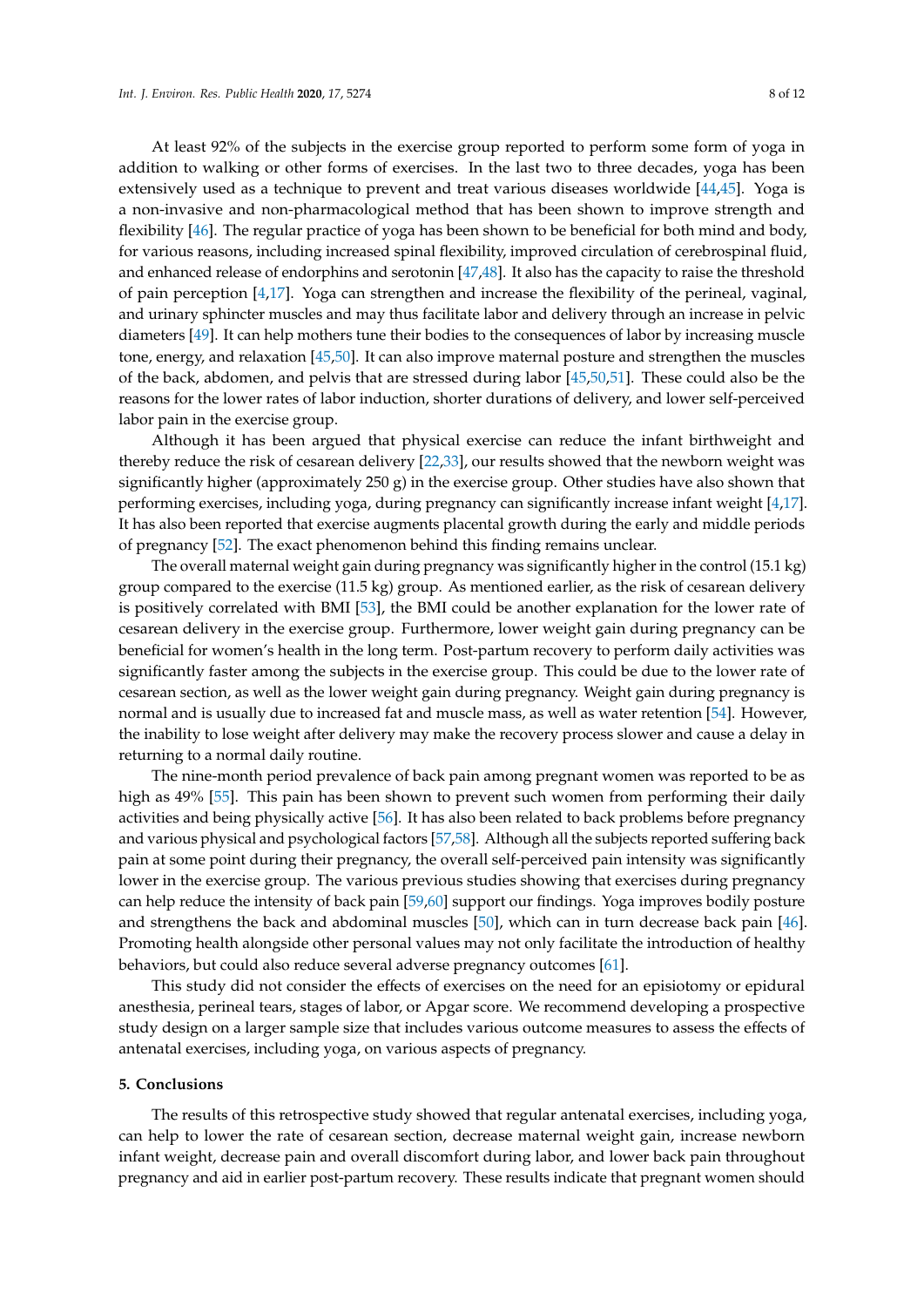be active throughout their pregnancy and follow a supervised exercise program, including yoga, unless contraindicated. We require a large-scale prospective studies and quasi-experimental trials to confirm the observed findings.

**Author Contributions:** Conceptualization, Y.W. and Z.A.I.; funding acquisition, A.H.A.; methodology, Y.W. and Z.A.I.; project administration, Y.W. and A.H.A.; supervision, A.H.A.; writing—original draft, Z.A.I. All authors have read and agreed to the published version of the manuscript. The datasets used in this study are available from the corresponding author on request.

**Funding:** This study was funded through the Vice Deanship of Scientific Research Chairs, King Saud Universities.

**Acknowledgments:** The authors are grateful to the Deanship of Scientific Research, King Saud University, for funding through the Vice Deanship of Scientific Research Chairs.

**Conflicts of Interest:** The authors declare that they have no competing interests.

## **Abbreviations**

VAS Visual analog scale

IUGR Intrauterine growth retardation

BMI Body mass index

ACOG American College of Obstetricians and Gynecologists

## **References**

- <span id="page-8-0"></span>1. Lowe, N.K. Maternal confidence for labor: Development of the childbirth self-efficacy inventory. *Res. Nurs. Health* **1993**, *16*, 141–149. [\[CrossRef\]](http://dx.doi.org/10.1002/nur.4770160209) [\[PubMed\]](http://www.ncbi.nlm.nih.gov/pubmed/8502766)
- <span id="page-8-1"></span>2. Chao, A.-S.; Chao, A.; Wang, T.-H.; Chang, Y.-C.; Peng, H.-H.; Chang, S.-D.; Chao, A.; Chang, C.-J.; Lai, C.-H.; Wong, A.M. Pain relief by applying transcutaneous electrical nerve stimulation (TENS) on acupuncture points during the first stage of labor: A randomized double-blind placebo-controlled trial. *Pain* **2007**, *127*, 214–220. [\[CrossRef\]](http://dx.doi.org/10.1016/j.pain.2006.08.016) [\[PubMed\]](http://www.ncbi.nlm.nih.gov/pubmed/17030438)
- <span id="page-8-2"></span>3. Kim, H.H.; Nava-Ocampo, A.A.; Kim, S.K. Is prenatal childbirth preparation effective in decreasing adverse maternal and neonatal response to labor? A nested case-control study. *Acta Biomed.* **2008**, *79*, 18–22.
- <span id="page-8-3"></span>4. Chuntharapat, S.; Petpichetchian, W.; Hatthakit, U. Yoga during pregnancy: Effects on maternal comfort, labor pain and birth outcomes. *Complement. Ther. Clin. Pract.* **2008**, *14*, 105–115. [\[CrossRef\]](http://dx.doi.org/10.1016/j.ctcp.2007.12.007)
- <span id="page-8-4"></span>5. Domenjoz, I.; Kayser, B.; Boulvain, M. Effect of physical activity during pregnancy on mode of delivery. *Am. J. Obst. Gynecol.* **2014**, *211*, 401.e1–401.e11. [\[CrossRef\]](http://dx.doi.org/10.1016/j.ajog.2014.03.030) [\[PubMed\]](http://www.ncbi.nlm.nih.gov/pubmed/24631706)
- 6. Hamilton, B.E.; Hoyert, D.L.; Martin, J.A.; Strobino, D.M.; Guyer, B. Annual summary of vital statistics: 2010–2011. *Pediatrics* **2013**, *131*, 548–558. [\[CrossRef\]](http://dx.doi.org/10.1542/peds.2012-3769)
- <span id="page-8-5"></span>7. Niino, Y. The increasing cesarean rate globally and what we can do about it. *Biosci. Trends* **2011**, *5*, 139–150. [\[CrossRef\]](http://dx.doi.org/10.5582/bst.2011.v5.4.139)
- <span id="page-8-6"></span>8. Bettes, B.A.; Coleman, V.H.; Zinberg, S.; Spong, C.Y.; Portnoy, B.; DeVoto, E.; Schulkin, J. Cesarean delivery on maternal request: Obstetrician–gynecologists' knowledge, perception, and practice patterns. *Obstet. Gynecol.* **2007**, *109*, 57–66. [\[CrossRef\]](http://dx.doi.org/10.1097/01.AOG.0000249608.11864.b6)
- <span id="page-8-7"></span>9. Silver, R.M. Implications of the first cesarean: Perinatal and future reproductive health and subsequent cesareans, placentation issues, uterine rupture risk, morbidity, and mortality. *Semin. Perinatol.* **2012**, *36*, 315–323. [\[CrossRef\]](http://dx.doi.org/10.1053/j.semperi.2012.04.013)
- <span id="page-8-8"></span>10. Størksen, H.T.; Garthus-Niegel, S.; Adams, S.S.; Vangen, S.; Eberhard-Gran, M. Fear of childbirth and elective caesarean section: A population-based study. *BMC Pregnancy Childb.* **2015**, *15*, 221. [\[CrossRef\]](http://dx.doi.org/10.1186/s12884-015-0655-4) [\[PubMed\]](http://www.ncbi.nlm.nih.gov/pubmed/26382746)
- <span id="page-8-9"></span>11. Price, B.B.; Amini, S.B.; Kappeler, K. Exercise in pregnancy: Effect on fitness and obstetric outcomes—A randomized trial. *Med. Sci. Sports Exer.* **2012**, *44*, 2263–2269. [\[CrossRef\]](http://dx.doi.org/10.1249/MSS.0b013e318267ad67) [\[PubMed\]](http://www.ncbi.nlm.nih.gov/pubmed/22843114)
- <span id="page-8-10"></span>12. Gau, M.-L.; Chang, C.-Y.; Tian, S.-H.; Lin, K.-C. Effects of birth ball exercise on pain and self-efficacy during childbirth: A randomised controlled trial in Taiwan. *Midwifery* **2011**, *27*, e293–e300. [\[CrossRef\]](http://dx.doi.org/10.1016/j.midw.2011.02.004) [\[PubMed\]](http://www.ncbi.nlm.nih.gov/pubmed/21459499)
- <span id="page-8-11"></span>13. Satyapriya, M.; Nagarathna, R.; Padmalatha, V.; Nagendra, H. Effect of integrated yoga on anxiety, depression & well being in normal pregnancy. *Complement. Ther. Clin.* **2013**, *19*, 230–236.
- <span id="page-8-12"></span>14. Brown, S.T.; Douglas, C.; Flood, L.P. Women's evaluation of intrapartum nonpharmacological pain relief methods used during labor. *J. Perinat. Educ.* **2001**, *10*, 1–8. [\[CrossRef\]](http://dx.doi.org/10.1624/105812401X88273) [\[PubMed\]](http://www.ncbi.nlm.nih.gov/pubmed/17273260)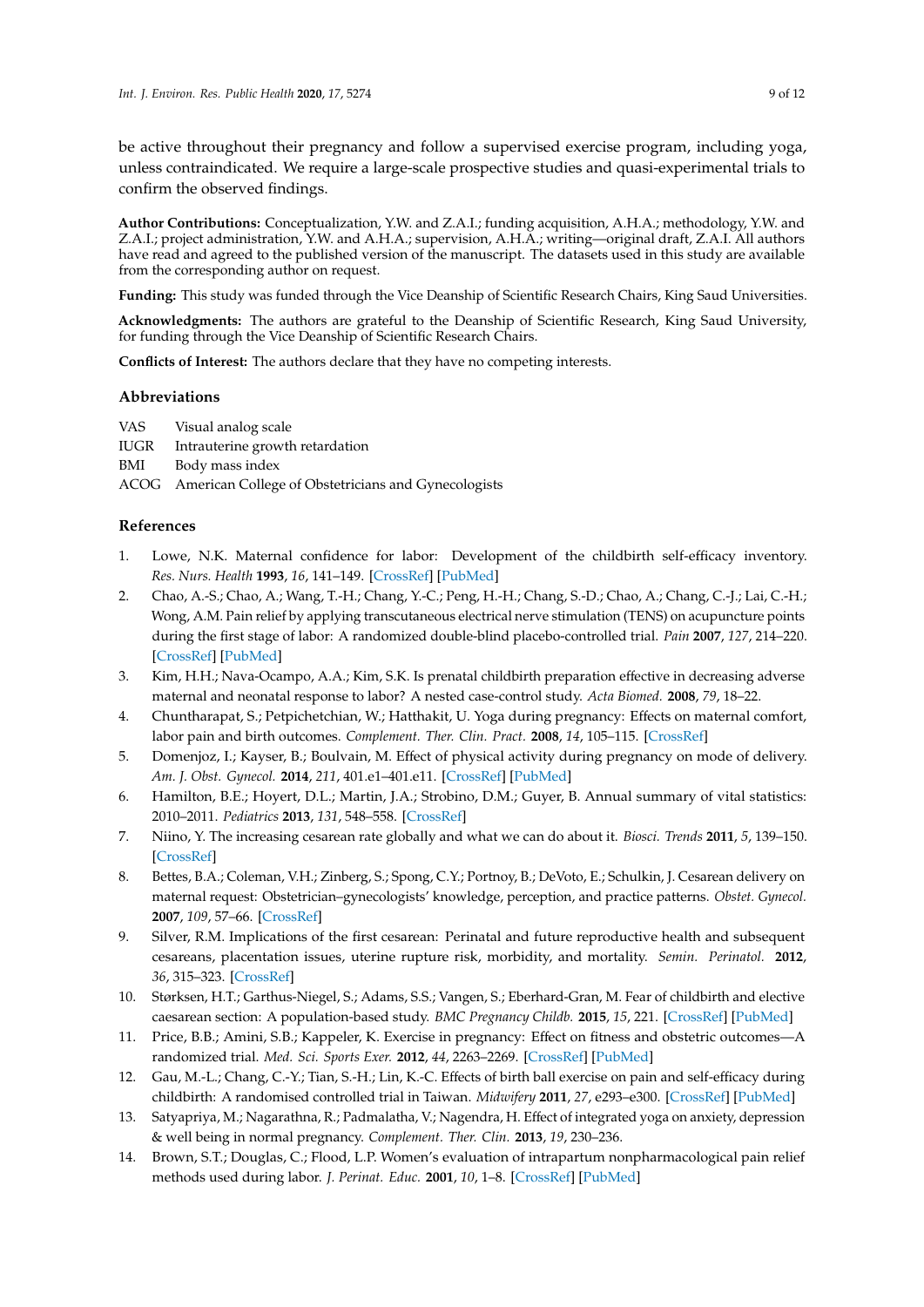- 15. Simkin, P.; Bolding, A. Update on nonpharmacologic approaches to relieve labor pain and prevent suffering. *J. Midwifery Womens Health* **2004**, *49*, 489–504. [\[CrossRef\]](http://dx.doi.org/10.1016/j.jmwh.2004.07.007)
- <span id="page-9-0"></span>16. Tournaire, M.; Theau-Yonneau, A. Complementary and alternative approaches to pain relief during labor. *Evid. Based Complement. Alternat. Med.* **2007**, *4*, 409–417. [\[CrossRef\]](http://dx.doi.org/10.1093/ecam/nem012)
- <span id="page-9-1"></span>17. Narendran, S.; Nagarathna, R.; Narendran, V.; Gunasheela, S.; Nagendra, H.R.R. Efficacy of yoga on pregnancy outcome. *J. Altern. Comp. Med.* **2005**, *11*, 237–244. [\[CrossRef\]](http://dx.doi.org/10.1089/acm.2005.11.237)
- 18. Jahdi, F.; Sheikhan, F.; Haghani, H.; Sharifi, B.; Ghaseminejad, A.; Khodarahmian, M.; Rouhana, N. Yoga during pregnancy: The effects on labor pain and delivery outcomes (A randomized controlled trial). *Complement. Ther. Clin.* **2017**, *27*, 1–4. [\[CrossRef\]](http://dx.doi.org/10.1016/j.ctcp.2016.12.002)
- 19. Hall, D.C.; Kaufmann, D.A. Effects of aerobic and strength conditioning on pregnancy outcomes. *Am. J. Obstet. Gynecol.* **1987**, *157*, 1199–1203. [\[CrossRef\]](http://dx.doi.org/10.1016/S0002-9378(87)80294-6)
- 20. Clapp, J.F., III. The course of labor after endurance exercise during pregnancy. *Am. J. Obstet. Gynecol.* **1990**, *163*, 1799–1805. [\[CrossRef\]](http://dx.doi.org/10.1016/0002-9378(90)90753-T)
- <span id="page-9-15"></span>21. Melzer, K.; Schutz, Y.; Soehnchen, N.; Othenin-Girard, V.; de Tejada, B.M.; Irion, O.; Boulvain, M.; Kayser, B. Effects of recommended levels of physical activity on pregnancy outcomes. *Am. J. Obstet. Gynecol.* **2010**, *202*, 266.e1–266.e6. [\[CrossRef\]](http://dx.doi.org/10.1016/j.ajog.2009.10.876) [\[PubMed\]](http://www.ncbi.nlm.nih.gov/pubmed/20022583)
- <span id="page-9-2"></span>22. Kramer, M.S.; McDonald, S.W. Aerobic exercise for women during pregnancy. *Cochrane Database Syst. Rev.* **2006**, *3*. [\[CrossRef\]](http://dx.doi.org/10.1002/14651858.CD000180.pub2) [\[PubMed\]](http://www.ncbi.nlm.nih.gov/pubmed/16855953)
- <span id="page-9-3"></span>23. Garnæs, K.K.; Nyrnes, S.A.; Salvesen, K.Å.; Salvesen, Ø.; Mørkved, S.; Moholdt, T. Effect of supervised exercise training during pregnancy on neonatal and maternal outcomes among overweight and obese women. Secondary analyses of the ETIP trial: A randomised controlled trial. *PLoS ONE* **2017**, *12*, e0173937. [\[CrossRef\]](http://dx.doi.org/10.1371/journal.pone.0173937) [\[PubMed\]](http://www.ncbi.nlm.nih.gov/pubmed/28323893)
- <span id="page-9-4"></span>24. Bijur, P.E.; Silver, W.; Gallagher, E.J. Reliability of the visual analog scale for measurement of acute pain. *Acad. Emerg. Med.* **2001**, *8*, 1153–1157. [\[CrossRef\]](http://dx.doi.org/10.1111/j.1553-2712.2001.tb01132.x) [\[PubMed\]](http://www.ncbi.nlm.nih.gov/pubmed/11733293)
- <span id="page-9-5"></span>25. Borg, G.A. Psychophysical bases of perceived exertion. *Med. Sci. Sports Exer.* **1982**, *14*, 377–381. [\[CrossRef\]](http://dx.doi.org/10.1249/00005768-198205000-00012)
- <span id="page-9-6"></span>26. Borg, E.; Kaijser, L. A comparison between three rating scales for perceived exertion and two different work tests. *Scand. J. Med. Sci. Spor.* **2006**, *16*, 57–69. [\[CrossRef\]](http://dx.doi.org/10.1111/j.1600-0838.2005.00448.x)
- <span id="page-9-7"></span>27. American College of Obstetricians and Gynecologists. Exercise during pregnancy and the postpartum period. *Clin. Obstet. Gynecol.* **2003**, *46*, 496. [\[CrossRef\]](http://dx.doi.org/10.1097/00003081-200306000-00028)
- <span id="page-9-8"></span>28. ACOG Committee Obstetric Practice. ACOG Committee opinion. Number 267, January 2002: Exercise during pregnancy and the postpartum period. *Obstet. Gynecol.* **2002**, *99*, 171–173. [\[CrossRef\]](http://dx.doi.org/10.1097/00006250-200201000-00030)
- <span id="page-9-9"></span>29. Garland, M. Physical activity during pregnancy: A prescription for improved perinatal outcomes. *J. Nurse Pract.* **2017**, *13*, 54–58. [\[CrossRef\]](http://dx.doi.org/10.1016/j.nurpra.2016.07.005)
- <span id="page-9-10"></span>30. Kieffer, E.C.; Willis, S.K.; Arellano, N.; Guzman, R. Perspectives of pregnant and postpartum Latino women on diabetes, physical activity, and health. *Health Educ. Behav.* **2002**, *29*, 542–556. [\[CrossRef\]](http://dx.doi.org/10.1177/109019802237023)
- <span id="page-9-11"></span>31. Fairley, L.; Dundas, R.; Leyland, A.H. The influence of both individual and area based socioeconomic status on temporal trends in caesarean sections in Scotland 1980–2000. *BMC Public Health* **2011**, *11*, 330. [\[CrossRef\]](http://dx.doi.org/10.1186/1471-2458-11-330) [\[PubMed\]](http://www.ncbi.nlm.nih.gov/pubmed/21592328)
- 32. American College of Obstetrics and Gynecologists. ACOG committee opinion no. 559: Cesarean delivery on maternal request. *Obstet. Gynecol.* **2013**, *121*, 904–907. [\[CrossRef\]](http://dx.doi.org/10.1097/01.AOG.0000428647.67925.d3) [\[PubMed\]](http://www.ncbi.nlm.nih.gov/pubmed/23635708)
- <span id="page-9-12"></span>33. Han, S.; Middleton, P.; Crowther, C.A. Exercise for pregnant women for preventing gestational diabetes mellitus. *Cochrane Database Syst. Rev.* **2012**, *11*. [\[CrossRef\]](http://dx.doi.org/10.1002/14651858.CD009021.pub2) [\[PubMed\]](http://www.ncbi.nlm.nih.gov/pubmed/22786521)
- <span id="page-9-13"></span>34. Rousham, E.; Clarke, P.; Gross, H. Significant changes in physical activity among pregnant women in the UK as assessed by accelerometry and self-reported activity. *Eur. J. Clin. Nutr.* **2006**, *60*, 393–400. [\[CrossRef\]](http://dx.doi.org/10.1038/sj.ejcn.1602329) [\[PubMed\]](http://www.ncbi.nlm.nih.gov/pubmed/16306930)
- 35. Herring, S.J.; Platek, D.N.; Elliott, P.; Riley, L.E.; Stuebe, A.M.; Oken, E. Addressing obesity in pregnancy: What do obstetric providers recommend? *J. Womens Health* **2010**, *19*, 65–70. [\[CrossRef\]](http://dx.doi.org/10.1089/jwh.2008.1343) [\[PubMed\]](http://www.ncbi.nlm.nih.gov/pubmed/20088660)
- <span id="page-9-14"></span>36. Evenson, K.R.; Moos, M.-K.; Carrier, K.; Siega-Riz, A.M. Perceived barriers to physical activity among pregnant women. *Matern. Child Health J.* **2009**, *13*, 364–375. [\[CrossRef\]](http://dx.doi.org/10.1007/s10995-008-0359-8)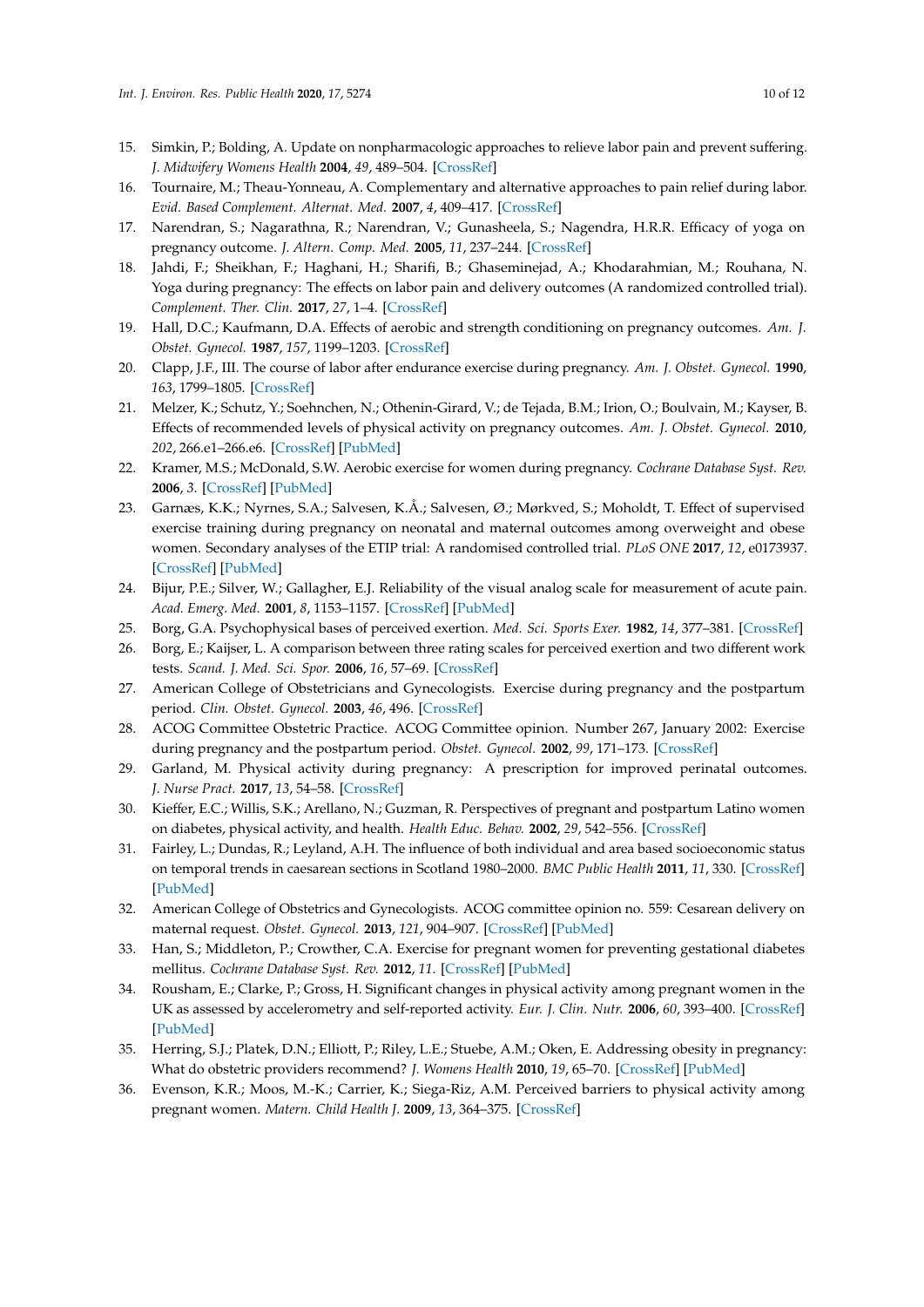- <span id="page-10-0"></span>37. Barakat, R.; Ruiz, J.R.; Stirling, J.R.; Zakynthinaki, M.; Lucia, A. Type of delivery is not affected by light resistance and toning exercise training during pregnancy: A randomized controlled trial. *Am. J. Obstet. Gynecol.* **2009**, *201*, 590.e1–590.e6. [\[CrossRef\]](http://dx.doi.org/10.1016/j.ajog.2009.06.004)
- <span id="page-10-1"></span>38. Zeanah, M.; Schlosser, S.P. Adherence to ACOG guidelines on exercise during pregnancy: Effect on pregnancy outcome. *J. Obstet. Gynecol. Neonatal Nurs.* **1993**, *22*, 329–335. [\[CrossRef\]](http://dx.doi.org/10.1111/j.1552-6909.1993.tb01813.x)
- <span id="page-10-2"></span>39. Juhl, M.; Andersen, P.K.; Olsen, J.; Madsen, M.; Jørgensen, T.; Nøhr, E.A.; Andersen, A.-M.N. Physical exercise during pregnancy and the risk of preterm birth: A study within the Danish National Birth Cohort. *Am. J. Epidemiol.* **2008**, *167*, 859–866. [\[CrossRef\]](http://dx.doi.org/10.1093/aje/kwm364)
- <span id="page-10-3"></span>40. Barakat, R.; Cordero, Y.; Coteron, J.; Luaces, M.; Montejo, R. Exercise during pregnancy improves maternal glucose screen at 24–28 weeks: A randomised controlled trial. *Br. J. Sports Med.* **2012**, *46*, 656–661. [\[CrossRef\]](http://dx.doi.org/10.1136/bjsports-2011-090009)
- 41. Barakat, R.; Pelaez, M.; Lopez, C.; Lucia, A.; Ruiz, J.R. Exercise during pregnancy and gestational diabetes-related adverse effects: A randomised controlled trial. *Br. J. Sports Med.* **2013**, *47*, 630–636. [\[CrossRef\]](http://dx.doi.org/10.1136/bjsports-2012-091788) [\[PubMed\]](http://www.ncbi.nlm.nih.gov/pubmed/23365418)
- 42. Barakat, R.; Pelaez, M.; Lopez, C.; Montejo, R.; Coteron, J. Exercise during pregnancy reduces the rate of cesarean and instrumental deliveries: Results of a randomized controlled trial. *J. Matern. Fetal Neonatal Med.* **2012**, *25*, 2372–2376. [\[CrossRef\]](http://dx.doi.org/10.3109/14767058.2012.696165) [\[PubMed\]](http://www.ncbi.nlm.nih.gov/pubmed/22715981)
- <span id="page-10-4"></span>43. Barakat, R.; Pelaez, M.; Montejo, R.; Luaces, M.; Zakynthinaki, M. Exercise during pregnancy improves maternal health perception: A randomized controlled trial. *Am. J. Obstet. Gynecol.* **2011**, *204*, 402.e1–402.e7. [\[CrossRef\]](http://dx.doi.org/10.1016/j.ajog.2011.01.043) [\[PubMed\]](http://www.ncbi.nlm.nih.gov/pubmed/21354547)
- <span id="page-10-5"></span>44. Beddoe, A.E.; Lee, K.A. Mind-body interventions during pregnancy. *J. Obstet. Gynecol. Neonatal Nurs.* **2008**, *37*, 165–175. [\[CrossRef\]](http://dx.doi.org/10.1111/j.1552-6909.2008.00218.x) [\[PubMed\]](http://www.ncbi.nlm.nih.gov/pubmed/18336440)
- <span id="page-10-6"></span>45. Gura, S.T. Yoga for stress reduction and injury prevention at work. *Work* **2002**, *19*, 3–7.
- <span id="page-10-7"></span>46. Sun, Y.-C.; Hung, Y.-C.; Chang, Y.; Kuo, S.-C. Effects of a prenatal yoga programme on the discomforts of pregnancy and maternal childbirth self-efficacy in Taiwan. *Midwifery* **2010**, *26*, e31–e36. [\[CrossRef\]](http://dx.doi.org/10.1016/j.midw.2009.01.005)
- <span id="page-10-8"></span>47. Campbell, D.; Moore, K. Yoga as a preventative and treatment for depression, anxiety, and stress. *Int. J. Yoga Therap.* **2004**, *14*, 53–58.
- <span id="page-10-9"></span>48. Taylor, M.J. Yoga therapeutics: An ancient, dynamic systems theory. *Tech. Orthop.* **2003**, *18*, 115–125. [\[CrossRef\]](http://dx.doi.org/10.1097/00013611-200303000-00017)
- <span id="page-10-10"></span>49. Jamieson, T. *Yoga for Pregnancy*; Hinkler Books Pty Ltd.: Heatherton, Victoria, Australia, 2004.
- <span id="page-10-11"></span>50. Dykema, R. *Yoga for Fitness and Wellness*, 2nd ed.; Cengage Learning: Boston, MA, USA, 2011.
- <span id="page-10-12"></span>51. Noble, E.; Mittelmark, R.A.; Keith, L.G. *Essential Exercises for the Childbearing Year: A Guide to Health and Comfort Before and After Your Baby Is Born*, 4th ed. Revised; New Life Images: Nottingham, UK, 2003.
- <span id="page-10-13"></span>52. Clapp, J. Influence of endurance exercise and diet on human placental development and fetal growth. *Placenta* **2006**, *27*, 527–534. [\[CrossRef\]](http://dx.doi.org/10.1016/j.placenta.2005.07.010)
- <span id="page-10-14"></span>53. Haerskjold, A.; Hegaard, H.; Kjaergaard, H. Emergency caesarean section in low risk nulliparous women. *J. Obstet. Gynecol.* **2012**, *32*, 543–547. [\[CrossRef\]](http://dx.doi.org/10.3109/01443615.2012.689027)
- <span id="page-10-15"></span>54. Josse, A.R.; Tang, J.E.; Tarnopolsky, M.A.; Phillips, S.M. Body composition and strength changes in women with milk and resistance exercise. *Med. Sci. Sports Exer.* **2010**, *42*, 1122–1130. [\[CrossRef\]](http://dx.doi.org/10.1249/MSS.0b013e3181c854f6) [\[PubMed\]](http://www.ncbi.nlm.nih.gov/pubmed/19997019)
- <span id="page-10-16"></span>55. Ostgaard, H.; Andersson, G.; Karlsson, K. Prevalence of back pain in pregnancy. *Spine* **1991**, *16*, 549–552. [\[CrossRef\]](http://dx.doi.org/10.1097/00007632-199105000-00011) [\[PubMed\]](http://www.ncbi.nlm.nih.gov/pubmed/1828912)
- <span id="page-10-17"></span>56. Ostgaard, H.C.; Zetherström, G.; Roos-Hansson, E.; Svanberg, B. Reduction of back and posterior pelvic pain in pregnancy. *Spine* **1994**, *19*, 894–900. [\[CrossRef\]](http://dx.doi.org/10.1097/00007632-199404150-00005) [\[PubMed\]](http://www.ncbi.nlm.nih.gov/pubmed/8009346)
- <span id="page-10-18"></span>57. Kristiansson, P.; Svärdsudd, K.; von Schoultz, B. Back pain during pregnancy: A prospective study. *Spine* **1996**, *21*, 702–708. [\[CrossRef\]](http://dx.doi.org/10.1097/00007632-199603150-00008)
- <span id="page-10-19"></span>58. Yıldırım, A.; Boysan, M.; Karaman, E.; Çetin, O.; ¸Sahin, H.G. Relationships between somatosensory amplification, health anxiety and low back pain among pregnant women. *East. J. Med.* **2019**, *24*, 69–73. [\[CrossRef\]](http://dx.doi.org/10.5505/ejm.2019.52296)
- <span id="page-10-20"></span>59. Garshasbi, A.; Faghih Zadeh, S. The effect of exercise on the intensity of low back pain in pregnant women. *Int. J. Gynecol. Obstet.* **2005**, *88*, 271–275. [\[CrossRef\]](http://dx.doi.org/10.1016/j.ijgo.2004.12.001)